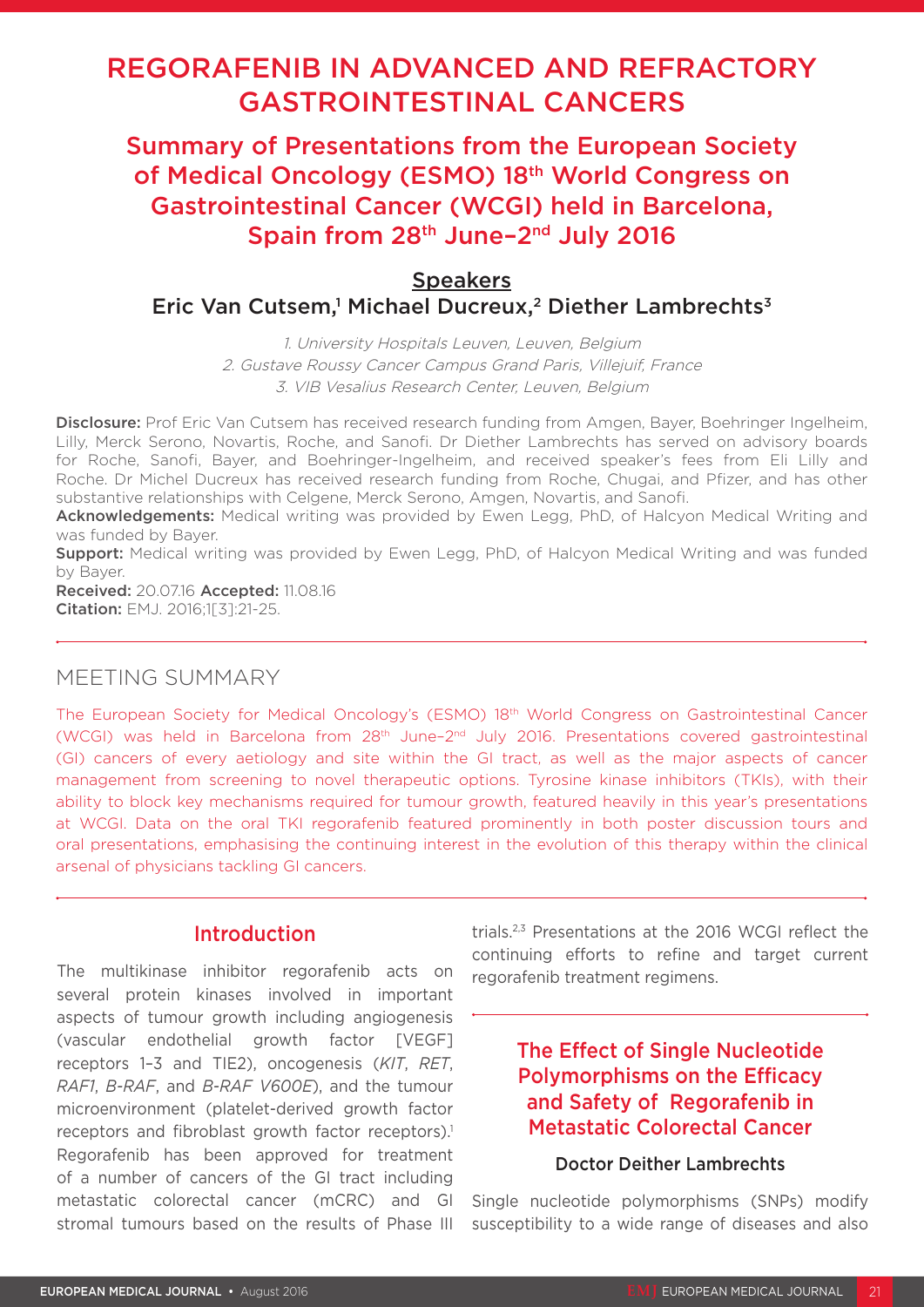contribute to the efficacy and side effect profile of therapeutic interventions. Genotyping already drives treatment decisions in the field of GI oncology, for example the TKI imatinib is indicated for use in KIT (CD117)-positive unresectable or metastatic GI stromal tumours.4 Pharmacogenomics is also already well-established in other fields, with the US Food and Drug Administration (FDA) highlighting the utility of dose adjustment of warfarin based on genotyping of the drugmetabolising enzyme CYP2C9 in the avoidance of side effects.4

An analysis of SNPs in the CORRECT cohort (N=760), investigating putative relationships with

both efficacy and safety was presented at WCGI. In the pivotal Phase III CORRECT trial, $5$  regorafenib significantly improved overall survival (OS) (hazard ratio [HR]: 0.77; 95% confidence interval [CI]: 0.64−0.94; p=0.0052) and progression-free survival (PFS) (HR: 0.49; 95% CI: 0.42−0.58; p<0.0001) versus placebo in patients with mCRC refractory to available therapies. $3$  The relationship between angiogenesis-related SNPs in the VEGF and TIE2 signalling pathways and efficacy was assessed, in addition to possible links between SNPs in absorption, distribution, metabolism, and excretion (ADME) genes, and selected Grade 3−4 adverse events (AEs) (diarrhoea, fatigue, mucositis, hypertension, and hand-foot skin reactions).



Figure 1: Cox regression analysis on overall survival for regorafenib 160 mg/day versus placebo for major homozygous genotype of all SNPs with an unadjusted p<0.05 and SNPs of special interest. SNP: single nucleotide polymorphisms; VEGF-A: vascular endothelial growth factor A; FLT: F-fluorothymidine. PGF: placental growth factor; KDR: kinase insert domain-containing receptor.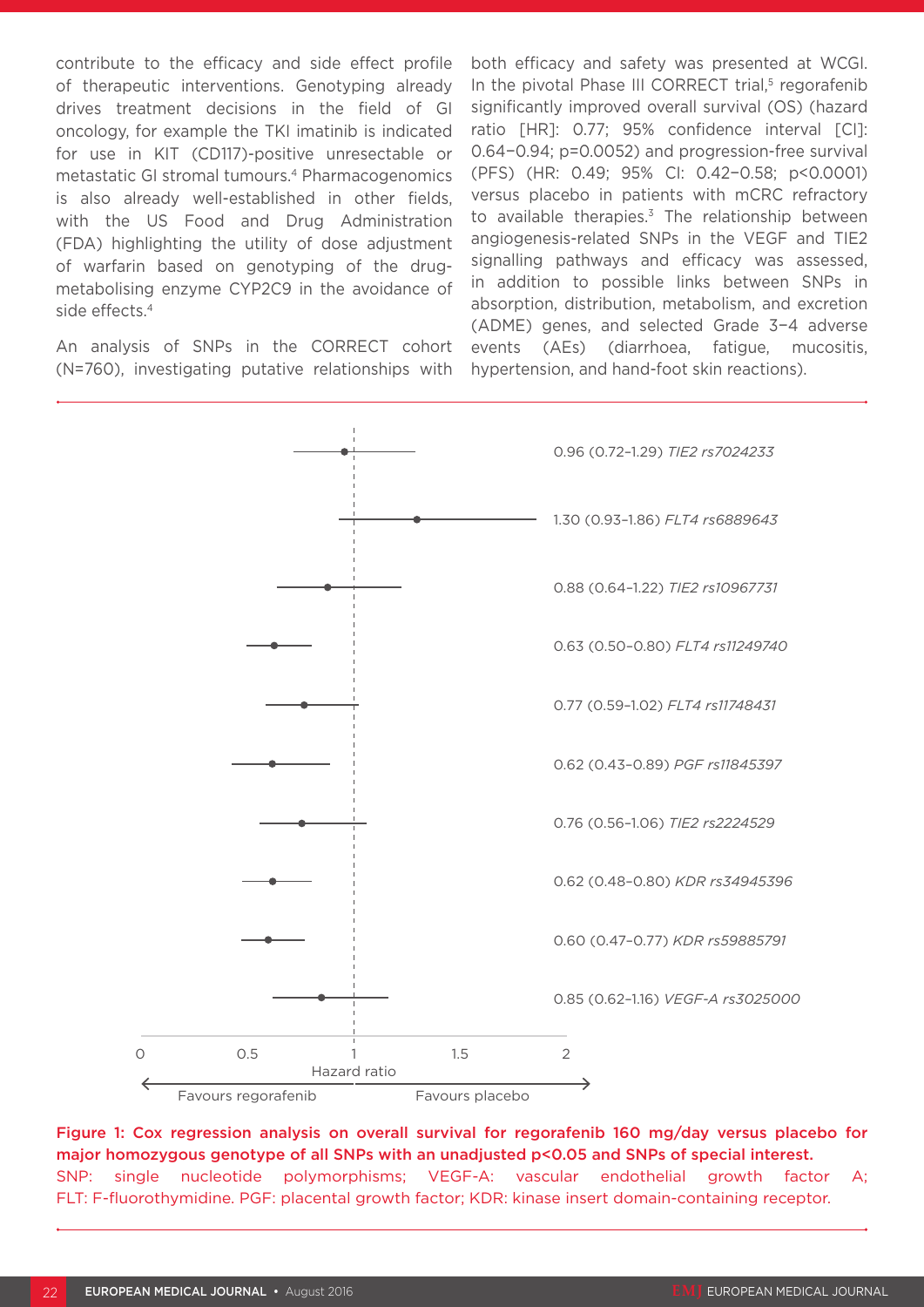



Whole-blood genotyping was performed on close to two-thirds of the CORRECT study population. Baseline characteristics and outcomes were similar in the genotyped proportion of the CORRECT population compared with the full population. Notably, none of the eight identified efficacyrelated SNPs represented VEGF-A SNPs, which are known to be related to other antiangiogenic therapies such as bevacizumab or aflibercept.6-8 Furthermore, the results were in line with the diverse nature of regorafenib's TKI blockade resulting in a wider range of efficacy-related SNPs in comparison with bevacizumab, which solely targets VEGF and angiogenesis. SNPs with significant relationships to efficacy were associated with either the *TIE2* gene or the *FLT4* tyrosine kinase receptor gene (Figure 1).

Following statistical analysis for multiple testing only a single SNP in the *TIE2* gene, *rs7024233*, remained significant (Figure 1). However, the level of stringency involved in correcting the large number of angiogenesis-related SNPs (n=258) in this study set an extremely high bar for statistical significance, and further studies may add to the weight of evidence in those SNPs where significance did not survive correction.

A total of 211 VEGF SNPs and 54 ADME SNPs remained following quality control and were included in the analysis. The particular rarity of the ADME SNPs necessitated a combined genewise analysis. Following this revised analysis, four genes were found to be significantly associated with specific safety-related events. The combined prevalence of these SNPs was estimated at 10−20%, which is similar to the proportion of patients suffering these Grade 3−4 AEs during regorafenib therapy.<sup>3</sup>

In summary, preliminary exploratory analysis of SNPs in the CORRECT population found that only a single SNP in the *TIE2* gene showed a statistically significant interaction with treatment and OS, following stringent statistical correction methods. Four significant variants in metabolism genes were found, which may have the potential to predict tolerability in patients with mCRC treated with regorafenib. Gene sequencing may allow clinicians to anticipate those patients who will suffer more AEs, enabling early dose adjustment.

### Safety and Efficacy of Regorafenib in Elderly Metastatic Colorectal Cancer Patients

#### Professor Eric van Cutsem

Over the past 15 years, oncologists have seen a large upward shift in the numbers of elderly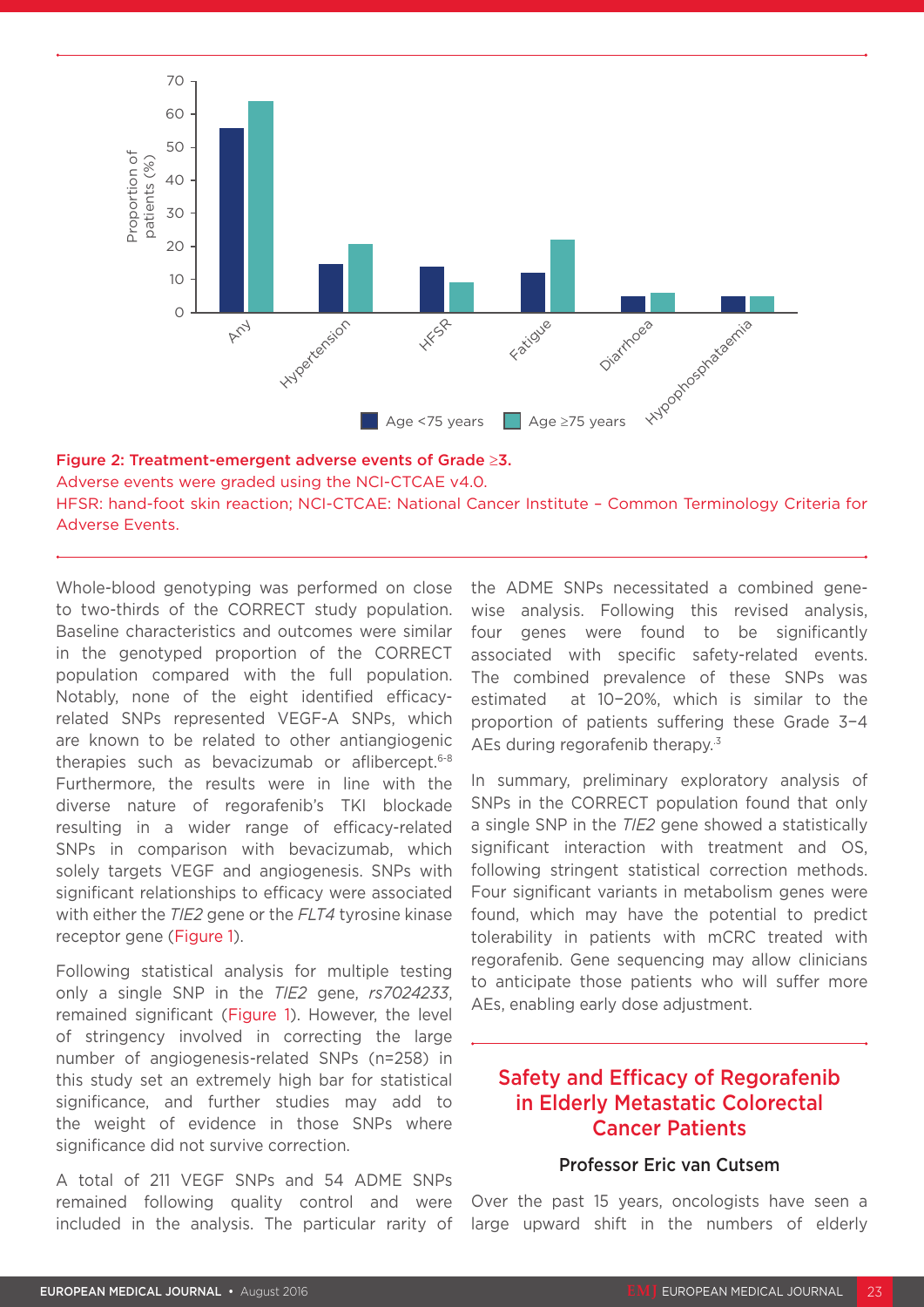patients with mCRC in their clinics. The very definition of elderly appears to have changed over the past 10−15 years, with patients >65 years no longer deemed elderly by some in the clinical community. However, elderly patients may still present treatment challenges due to an increased risk of drug-related toxicity.<sup>9</sup> Specific data are needed in order to aid treatment decisions in elderly patients where expectations from therapy and risk-benefit ratios may be weighted differently. To this end, a study on the efficacy and safety of regorafenib in a subgroup of the CONSIGN-study population aged ≥75 years of age was conducted, following and in complement to a previous analysis presented at ASCO 2016.10

The open-label, single-arm, Phase IIIb CONSIGN study<sup>11</sup> (N=2,872) was designed to provide patients with refractory mCRC access to regorafenib prior to market authorisation, following FDA, and European Medicines Agency (EMA) approval based on data from CORRECT. In addition, the CONSIGN study allowed continued assessment of regorafenib safety and efficacy. CONSIGN was conducted in 25 countries in patients ≥18 years of age, with good (≤1) Eastern Cooperative Oncology Group Performance Status (ECOG PS). Patients had experienced progression within 3 months of therapy with approved treatment options and received regorafenib, 160 mg/day on a 3 weeks on, 1 week off cycle. The primary endpoint was safety, and the efficacy outcome was PFS assessed per investigator according to local standards.12

Dose interruptions and delays were indicative of similar tolerability in the two age groups. Although the majority of patients underwent some form of treatment interruption or delay, the median duration of these interruptions was low for both groups. Similarly, differences between the two groups in Grade 3 AEs were slight (Figure 2). Some regorafenib-related AEs tended to be somewhat more common in the elderly patient group compared with the younger age group. Treatmentemergent National Cancer Institute - Common Terminology Criteria for Adverse Events (NCI-CTCAE) v4.0 tended to be more common in the younger age group; however, the differences were slight and unlikely to be indicative of a difference in toxicity between the two groups. The sole efficacy outcome assessed in the CONSIGN trial was PFS. Both age groups had a similar median PFS of approximately 2.5 months.

In summary, regorafenib was well-tolerated in the elderly and younger subpopulations of the CONSIGN trial. Treatment modifications and discontinuations were similar between the two groups; the high rates were likely indicative of active management of AEs by physicians, which is key to the management of treatment-emergent AEs during therapy with regorafenib. Given the similar efficacy between the two groups and adequate tolerability profiles, regorafenib appears to be a suitable treatment for elderly patients with previously treated mCRC.



#### Figure 3: CORRELATE<sup>13</sup> study design.

mCRC: metastatic colorectal cancer.